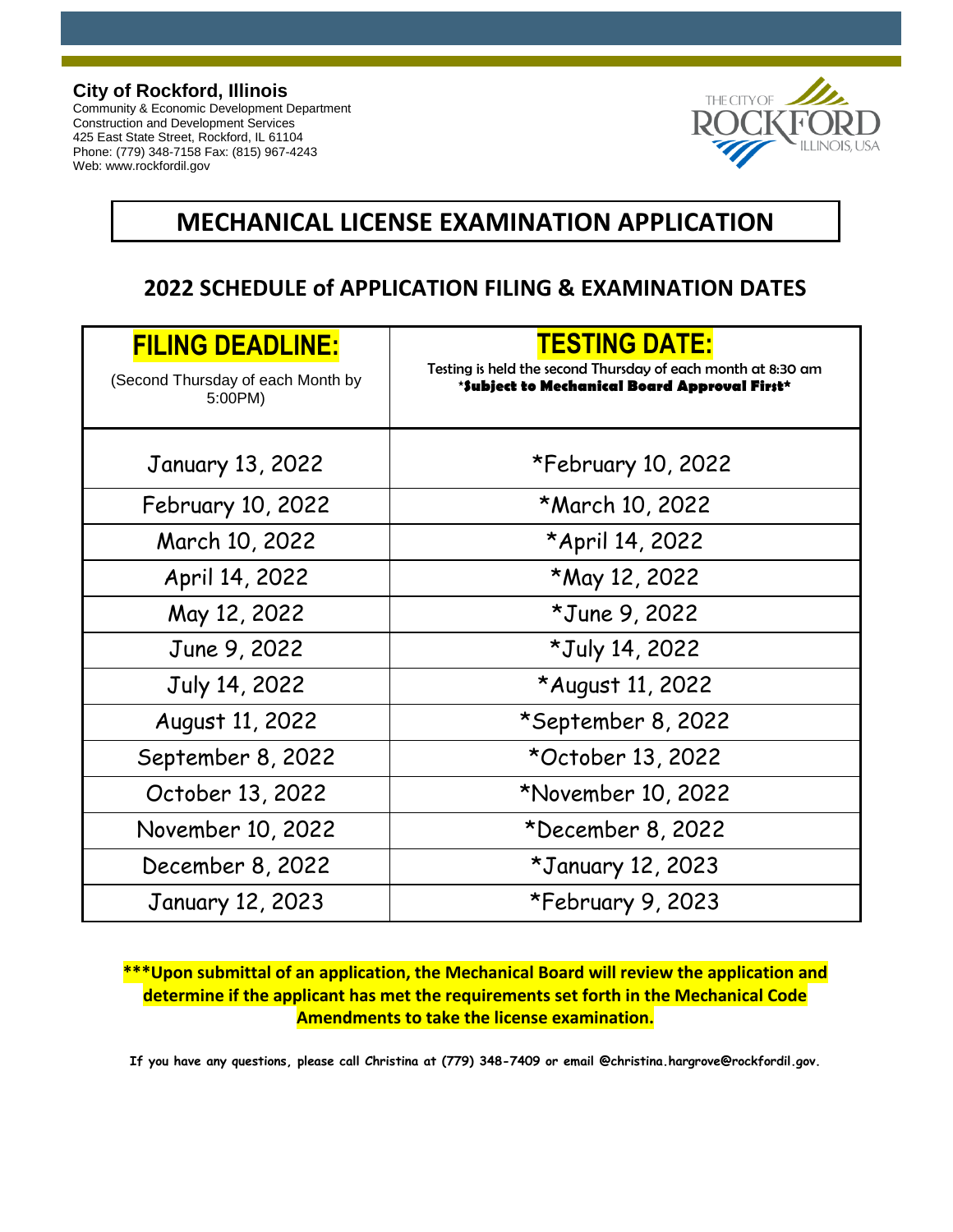### **City of Rockford, Illinois**

Community & Economic Development Department Construction and Development Services 425 East State Street, Rockford, IL 61104 Phone: (779) 348-7158 Fax: (815) 967-4243 Web: www.rockfordil.gov



CONSTRUCTION AND DEVELOPMENT SERVICES DIVISION

## **Mechanical License Examination Application**

To obtain a mechanical license from the City of Rockford, you must qualify and be approved by the Mechanical Board to take the mechanical examination and shall pass the examination as provided by the Mechanical Board. The following qualifications and requirements are from the 2015 International Code Family with amendments including the International Mechanical Code as amended and International Fuel Gas Code as amended, and the International Residential Code as amended:

All applicants for a license shall be of legal age, and **shall**:

- **1. MANDATORY that the applicant have had at least five (5) years of experience in the trade for the class of license he is applying for or;**
- 2. have a degree in related mechanical technologies from an accredited university or college for the class of license he is applying for plus one (1) year of practical experience in that class or;
- 3. have completed a registered apprenticeship program recognized by the Mechanical Board for the class of license that he is applying for,

Applications for a mechanical license shall be filed with the code official on the second Thursday of each month by 5:00pm.

Examinations for licenses are given by the Mechanical Board on the second Thursday of every month. The applicant must test within 12 calendar months of approval to test or will have to re-apply. Forty-eight hour notice of intent to take the license exam is required. If testing for more than one exam, each test may be given on different days; as each test requires a 2 hour time frame.

> Return Applications to: Christina Hargrove Construction and Development Services 425 East State Street Rockford, IL 61104 Phone: (779) 348-7409 Fax: (815) 967-4243 Christina.Hargrove@rockfordil.gov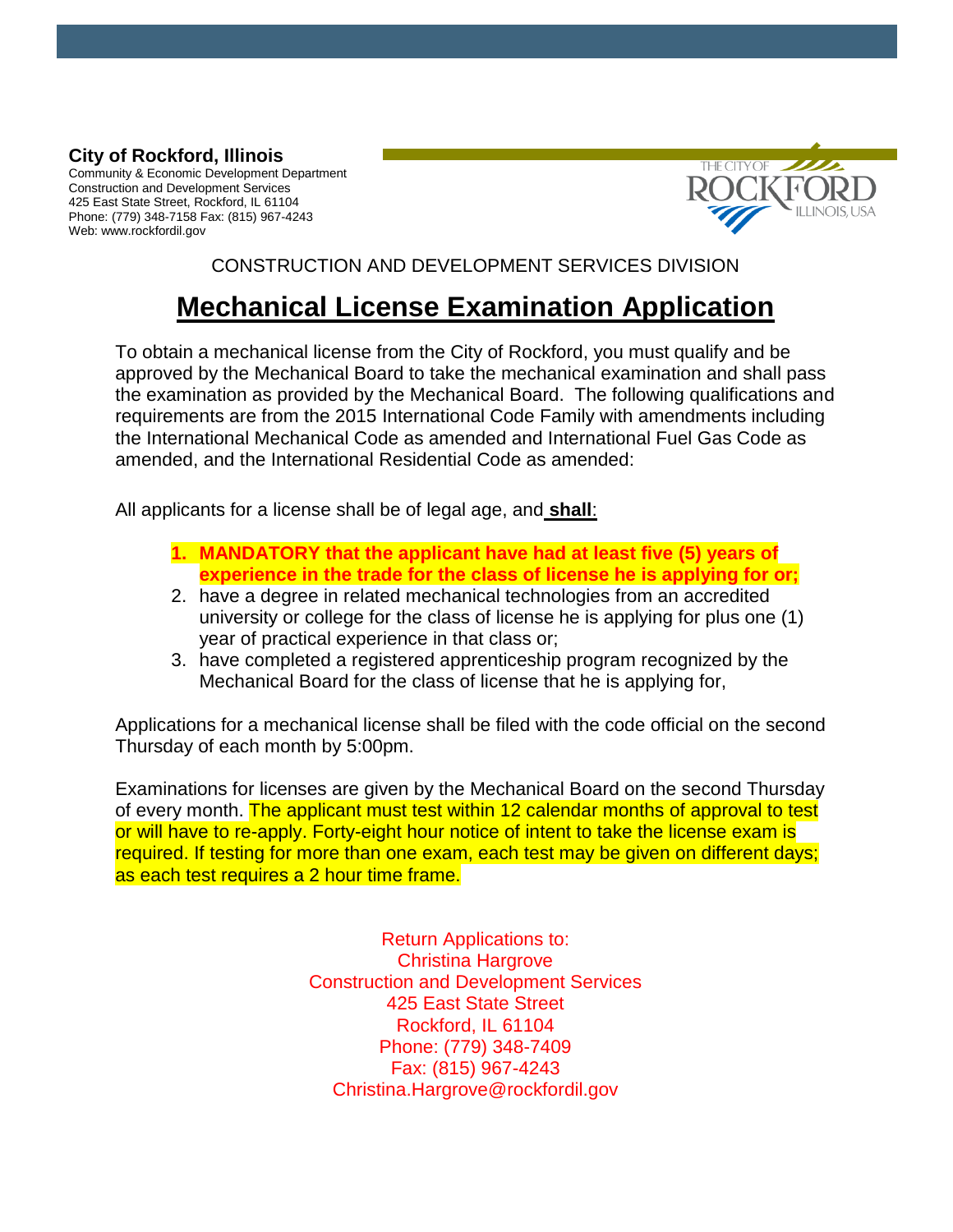#### **City of Rockford, Illinois**

Community & Economic Development Department Construction and Development Services 425 East State Street, Rockford, IL 61104 Phone: (779) 348-7158 Fax: (815) 967-4243 Web: www.rockfordil.gov



### **Classes of Mechanical Licenses**

- **Class A** Class A license shall be issued to a person desiring to enter into the business of installing, altering, or repairing warm air heating, air conditioning, and ventilating equipment.
- **Class A1** Class "A1" license shall be issued to a person desiring to enter into the business of performing work on detached one (1) and two (2) family dwellings and townhouses not more than three stories above-grade in height with a separate means of egress and their accessory structures constructed under the International Residential Code on warm air heating and cooling (air conditioning) installations, and service replacements. The "A1" license excludes hotels, motels, and any housing units as established by the
- **Class B** Class B license shall be issued to a person desiring to enter into the business of installing, altering, or repairing boilers, hydronics, steam heating, and solar systems.
- **Class D** Class D license shall be issued to a person desiring to enter into the business of installing, altering, or repairing of refrigeration piping of kitchen equipment or equivalent such as: walk in coolers, walk in freezers, dairy cases, ice machines and the refrigerant piping of comfort cooling equipment only.
- **Class E** Class E license shall be issued to a person desiring to enter into the business of installing, altering, or repairing any or all of the consumer gas piping from the point of delivery to the gas cock preceding the appliance.
- **Class E1** Class "E1" license shall be issued to a person desiring to enter into installation, altering, or servicing of any or all of the consumer gas piping from the point of delivery(meter) to the gas shut-off valve immediately preceding the appliance on detached one (1) and two (2) family dwellings and townhouses not more than three stories above-grade in height with a separate means of egress and their accessory structures constructed under the International Residential Code and provided it is under one P.S.I.G. and less than 2 ½" inside diameter pipe. The "E1" license excludes hotels, motels, and any housing units as established by the *International Building Code* (such as group homes, boarding houses, halfway houses and similar uses).
- **Class F** Class F license shall be issued to a person desiring to enter into the business of installing prefabricated fireplaces, gas logs, Franklin stoves, inside barbecue burners or pits, and inside charcoal pits.
- **Solar Systems** Class B license, Illinois Plumbing Contractor registration, and Illinois Plumber's license required.
- **Geothermal** Class A license, Class B license, Illinois Plumbing Contractor registration, and Illinois Plumber's license required.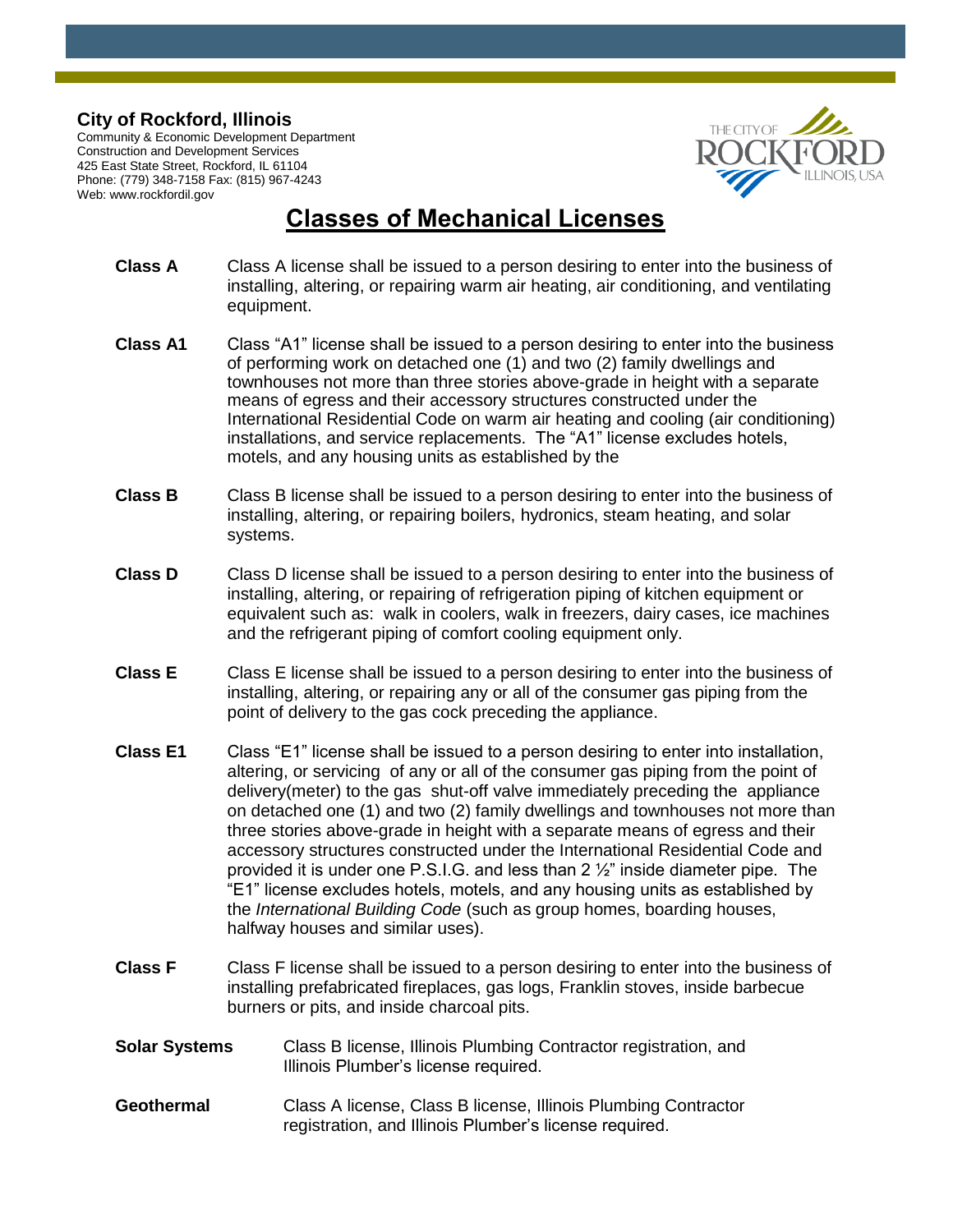

#### Construction and Development Services 425 East State Street Rockford, IL 61104

### **Mechanical License Examination Application**

This form must be completed in full. The statements must be attested to by a Notary Public. Failure to comply with the above instructions will delay action on this application. When completed, this form must be presented to Construction & Development Services, Mechanical Division.

TO BE FILLED OUT BY THE APPLICANT FOR APPLICATION

| Business name of person, firm, or corporation to whom permits are to be issued:                                                                                                                                                          |  |  |  |  |
|------------------------------------------------------------------------------------------------------------------------------------------------------------------------------------------------------------------------------------------|--|--|--|--|
|                                                                                                                                                                                                                                          |  |  |  |  |
| Email: experience and a series of the series of the series of the series of the series of the series of the series of the series of the series of the series of the series of the series of the series of the series of the se<br>Phone: |  |  |  |  |
| Check Class(es) of license applied for: $\Box A$ $\Box A$ $\Box B$ $\Box D$ $\Box E$ $\Box E1$<br>ㄱF                                                                                                                                     |  |  |  |  |
| Are you currently licensed as a mechanical contractor in any other municipality or state?<br>YES* $\Box$<br>NO $\Box$<br>* if yes, please attach notarized documentation of license(s)                                                   |  |  |  |  |
| Is this a re-submission? $YES$ L<br>$NO$ $\Box$<br>Mechancial License Class<br>Original Application Date<br><u>Date</u>                                                                                                                  |  |  |  |  |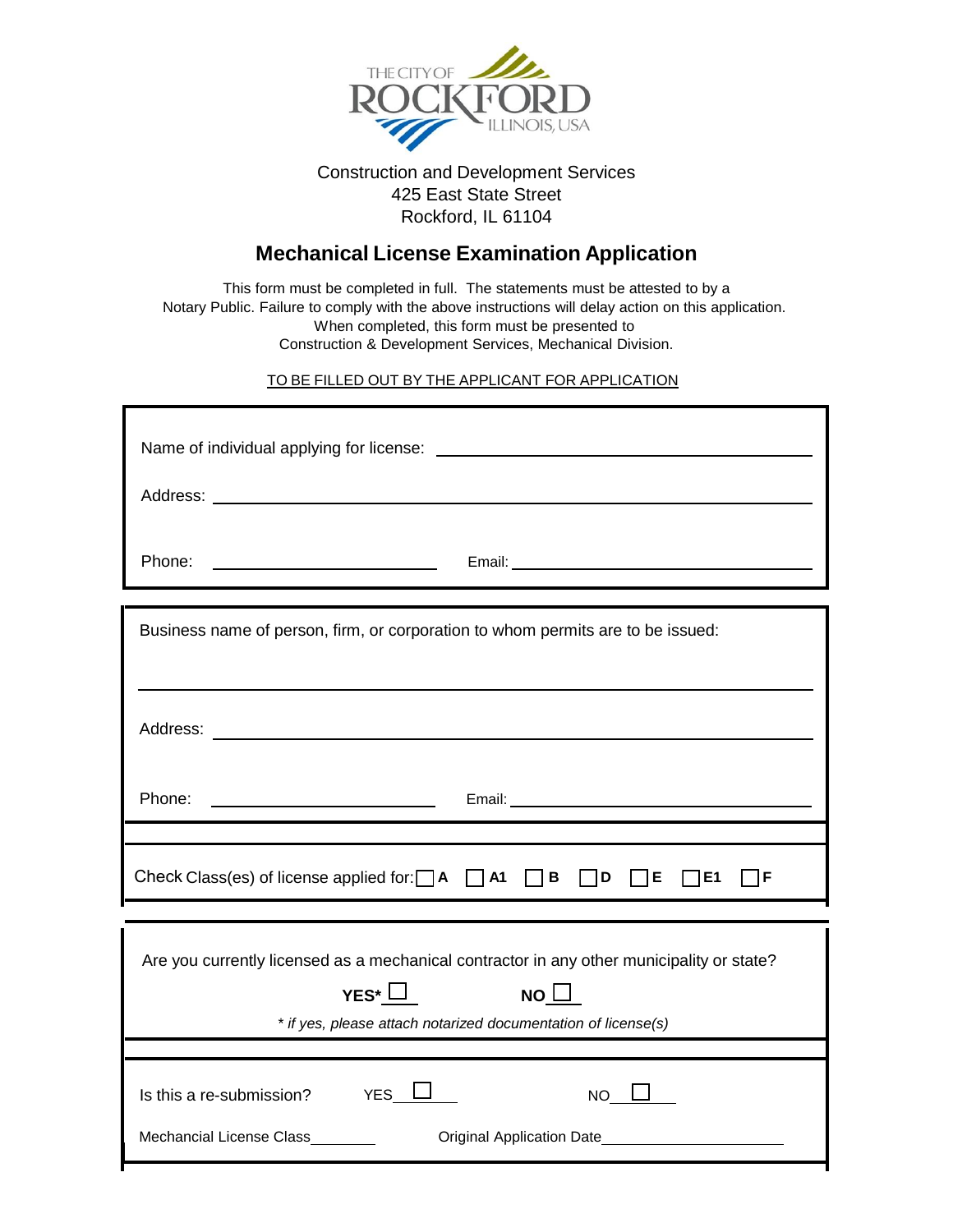# **Education**

|                                                     | <b>School and Address</b>               |                                                                                                                                                                                                                               | <b>Year Graduate</b>  |
|-----------------------------------------------------|-----------------------------------------|-------------------------------------------------------------------------------------------------------------------------------------------------------------------------------------------------------------------------------|-----------------------|
|                                                     |                                         |                                                                                                                                                                                                                               |                       |
|                                                     |                                         |                                                                                                                                                                                                                               |                       |
| Trade/Vocational                                    |                                         | the control of the control of the control of the control of the control of the control of the control of the control of the control of the control of the control of the control of the control of the control of the control |                       |
|                                                     |                                         |                                                                                                                                                                                                                               |                       |
| Other                                               |                                         | <u> 1989 - Johann Barnett, fransk politiker (d. 1989)</u>                                                                                                                                                                     |                       |
| Courses completed relevant to License applying for: |                                         |                                                                                                                                                                                                                               |                       |
| <b>School and Address</b>                           |                                         | <b>Course Description</b>                                                                                                                                                                                                     | <b>Date Completed</b> |
|                                                     |                                         |                                                                                                                                                                                                                               |                       |
|                                                     |                                         |                                                                                                                                                                                                                               |                       |
|                                                     |                                         |                                                                                                                                                                                                                               |                       |
|                                                     |                                         |                                                                                                                                                                                                                               |                       |
|                                                     |                                         |                                                                                                                                                                                                                               |                       |
|                                                     | Applicable certifications and licenses: |                                                                                                                                                                                                                               |                       |
| <b>Description</b>                                  |                                         | <b>City and State</b>                                                                                                                                                                                                         | <b>Date Complete</b>  |
|                                                     |                                         |                                                                                                                                                                                                                               |                       |
|                                                     |                                         |                                                                                                                                                                                                                               |                       |
|                                                     |                                         |                                                                                                                                                                                                                               |                       |
|                                                     |                                         |                                                                                                                                                                                                                               |                       |
|                                                     |                                         |                                                                                                                                                                                                                               |                       |
|                                                     |                                         |                                                                                                                                                                                                                               |                       |
|                                                     |                                         |                                                                                                                                                                                                                               |                       |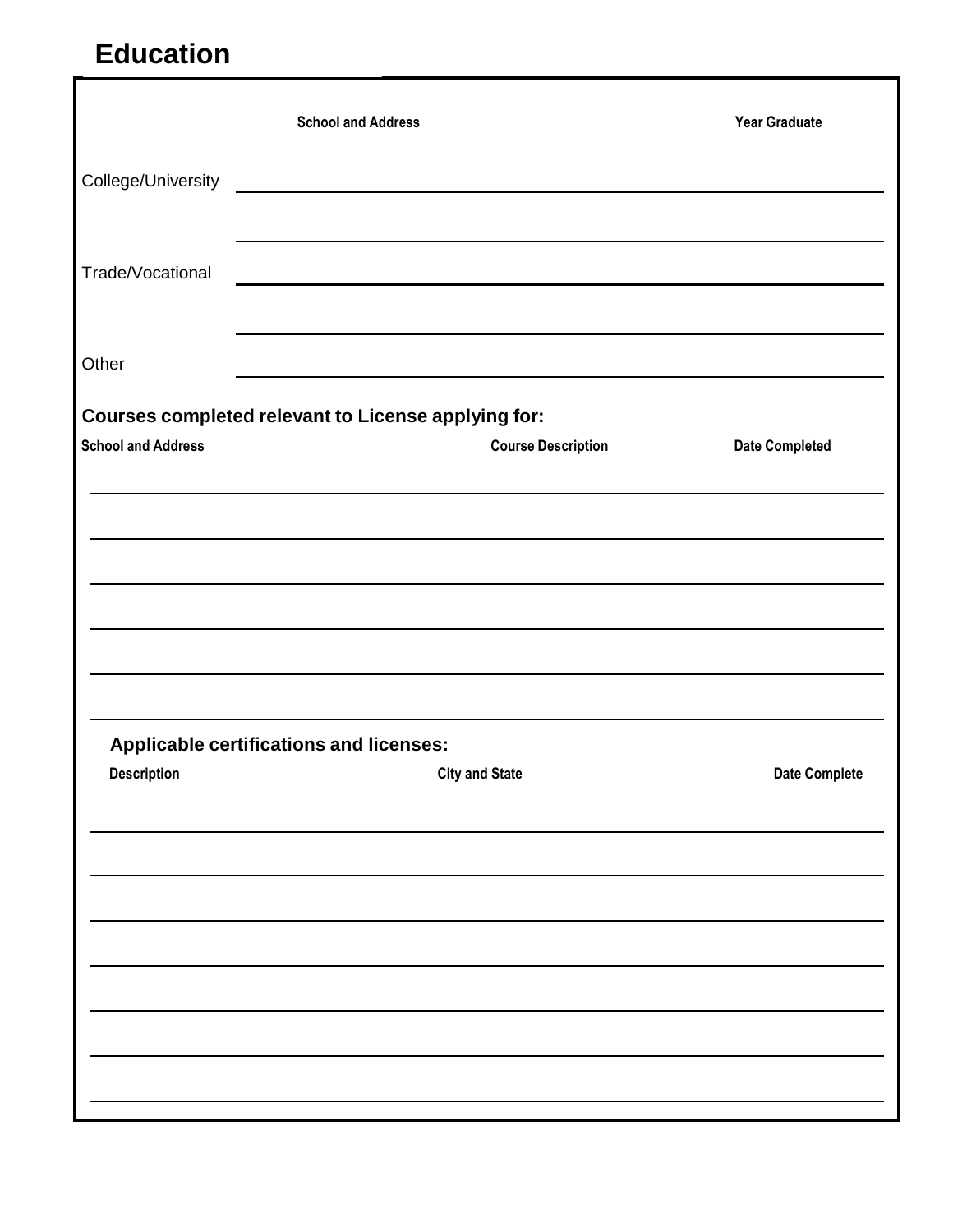## **Work History**

| Name of Company/Business: | From (M/Y) | To $(M/Y)$ | <b>Type of Business</b> | <b>Phone Number</b> |     |
|---------------------------|------------|------------|-------------------------|---------------------|-----|
| Street address            |            | City       |                         | State               | Zip |
| Job Title                 |            |            | Supervisor's Name       |                     |     |
| Job duties:               |            |            |                         |                     |     |

| Name of Company/Business: | From (M/Y) | To $(M/Y)$ | <b>Type of Business</b> | <b>Phone Number</b> |     |
|---------------------------|------------|------------|-------------------------|---------------------|-----|
| Street address            |            | City       |                         | <b>State</b>        | Zip |
| Job Title                 |            |            | Supervisor's Name       |                     |     |
| Job duties:               |            |            |                         |                     |     |
|                           |            |            |                         |                     |     |

| Name of Company/Business: | From (M/Y) | To (M/Y) | <b>Type of Business</b> |       | <b>Phone Number</b> |  |
|---------------------------|------------|----------|-------------------------|-------|---------------------|--|
| Street address            |            | City     |                         | State | $\overline{zip}$    |  |
| Job Title                 |            |          | Supervisor's Name       |       |                     |  |
| Job duties:               |            |          |                         |       |                     |  |
|                           |            |          |                         |       |                     |  |
|                           |            |          |                         |       |                     |  |

| Name of Company/Business: | From (M/Y) | To $(M/Y)$ | <b>Type of Business</b> |              | <b>Phone Number</b> |  |
|---------------------------|------------|------------|-------------------------|--------------|---------------------|--|
| <b>Street address</b>     |            | City       |                         | <b>State</b> | Zip                 |  |
| Job Title                 |            |            | Supervisor's Name       |              |                     |  |
| Job duties:               |            |            |                         |              |                     |  |
|                           |            |            |                         |              |                     |  |
|                           |            |            |                         |              |                     |  |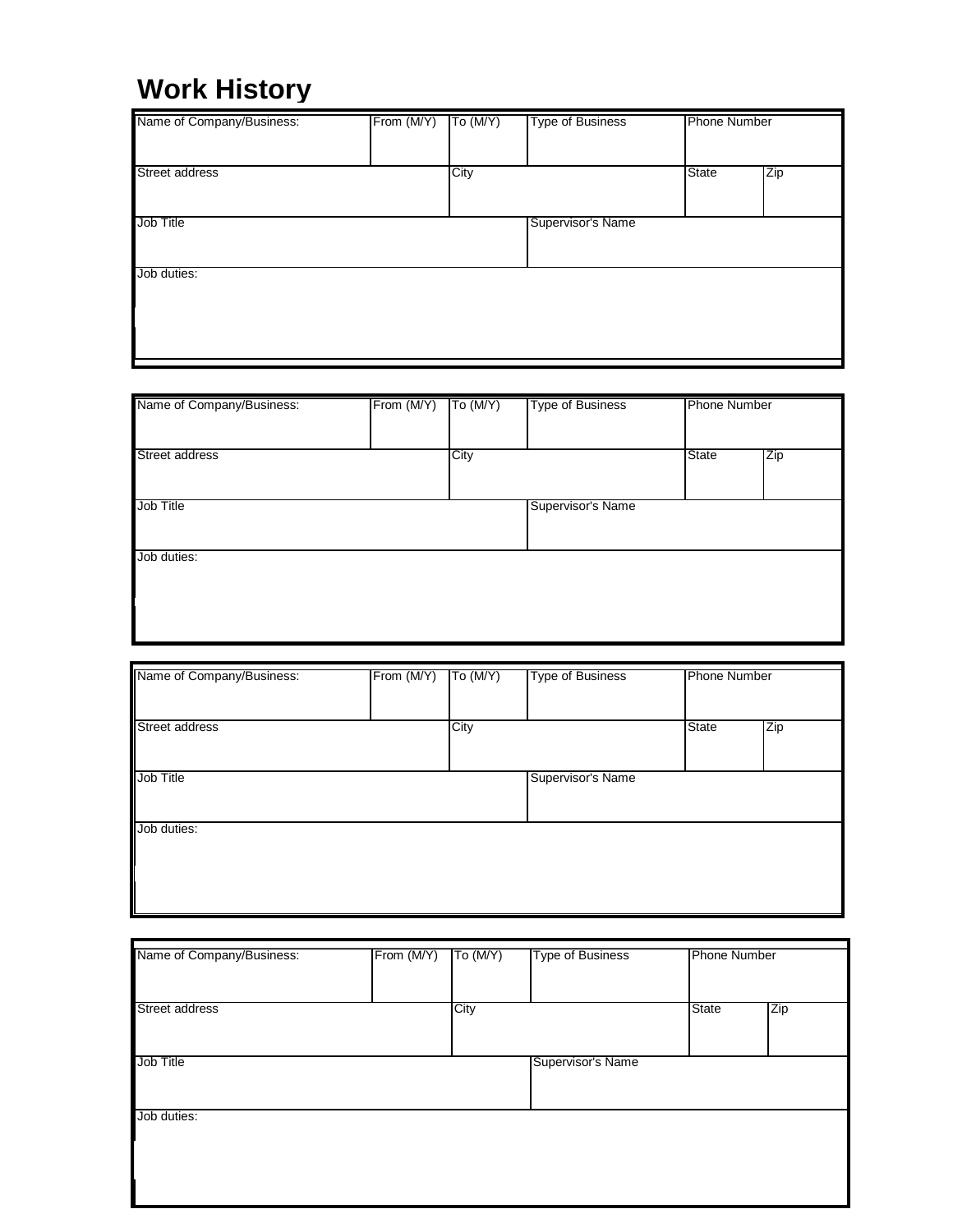## **Experience and Qualifications**

Describe your experience and qualifications for each class of license that you are applying for. Be sure to include job duties (installation.service. etc.) and all other relevant information.

**Be specific.**